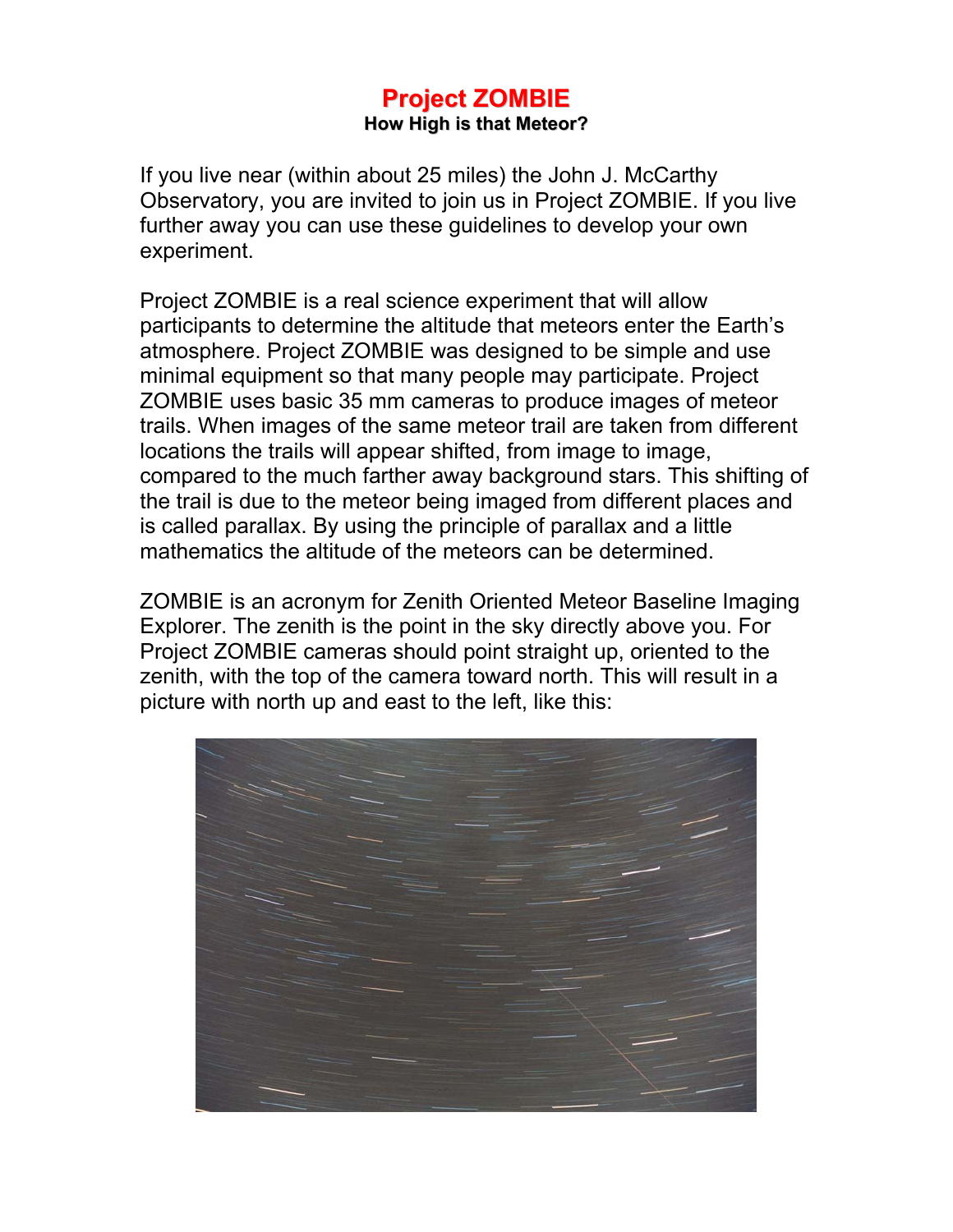Project ZOMBIE is not new science, the altitude of meteors is well known and can be found in a number of publications and on the Internet. What is seldom mentioned in these media is how the published altitude was determined. Project ZOMBIE is a way to confirm both the methods used by and the results of previous experiments. In a wonderful book, Mike Reynolds says "By the end of the eighteenth century, accurate data collected by two German students showed that the altitude of most meteors is between fortyeight and sixty miles above the surface of the earth." (*Falling Stars A Guide to Meteors & Meteorites*, 2001, Stackpole Books, ISBN: 0-8117-2755-6)

### **How to Participate**

When:

The first round of Project ZOMBIE imaging will take place Monday night, August 12, 2002. As we get closer to this date, we may change the date if poor weather is forecast. You may call the Observatory at 860 354-1595 to see if the date is changed. We plan to begin the first image at 9:00 P.M. EDT and continue until at least 2 A.M.

What is required:

The most important requirements are the desire to participate and a camera that can take long duration exposures, 14 minute exposures are what we are specifying.

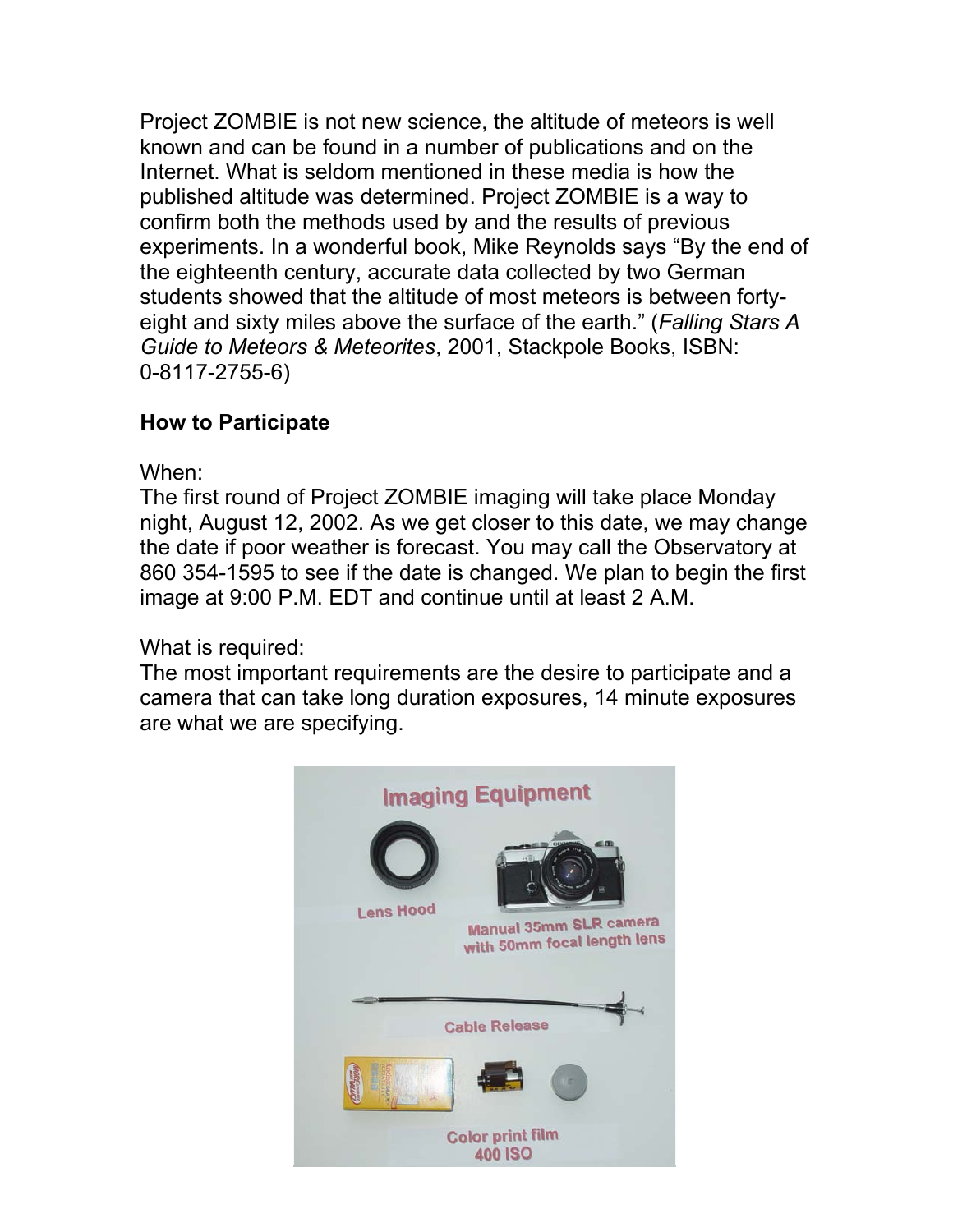- Camera: An older manual 35 mm camera is the best choice for a camera With it you can set the focus to infinity  $(\infty)$ , the aperture, and the exposure time to the B or bulb setting.
- Camera lens: If your camera has interchangeable lenses, use the 50 mm focal length lens.
- Lens hood: This will help block unwanted light from your image and may help prevent dew from forming on the lens.
- Cable release: A locking cable release is needed to lock the camera shutter in the open position for an extended length of time. Most camera shops carry these for about \$7.00
- Film: We will be using Kodak Max, 400 ISO color print film. You should use a fast film, 400 speed or higher. Color will help in identifying the stars and may provide some information on the meteor.

Other requirements:

A method for determining true north:

- For standardization we are specifying the image of the zenith is taken with north up. If you can identify the North Star, Polaris, and can see it from your imaging location, it is very easy and accurate enough to align the camera to it. Simply stand facing Polaris and place the camera on a table or a board so the lens is pointing straight up and the top of the camera is toward Polaris.
- If you can not identify Polaris, or can not see it from your location, you can use a compass. If you use a compass, be sure to take the magnetic variation (also called magnetic declination) into account. Compass needles point to the magnetic north pole. The magnetic north pole moves over time, currently at a rate of about 15 kilometers per year toward the north west. In 1994 it was in the Canadian Arctic, north of Hudson Bay at 78°N and 104°W. We want to align the cameras to true north which is on the rotational axis of the Earth. In this part of Connecticut compass needles now point about 13½° west of true north, so to orient the camera to true north you must rotate the camera 13½° clockwise from the direction the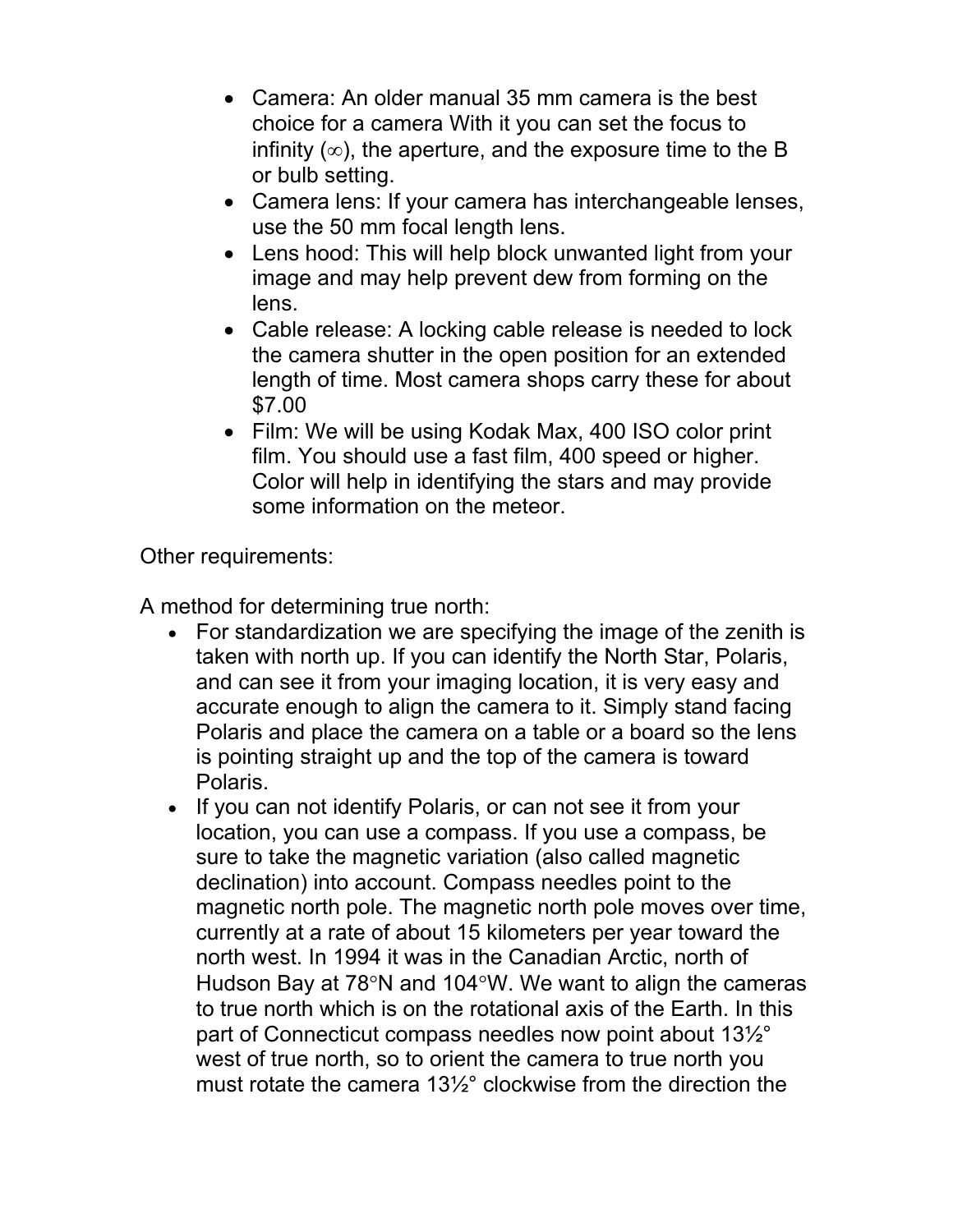compass needle points. Also when using a compass you must be careful to avoid magnetic interference with it. The camera and any other iron or steel objects near the compass will effect where the needle points.

A method for pointing the camera at the zenith:

• Use a level across the lens to insure the camera is pointing straight up.

A method to time your exposures:

- Since Project ZOMBIE is an attempt to photograph the same meteor trail from more than one camera, an accurate means of timing both the start time and the duration of the exposures is needed. The minimum equipment needed is an accurate watch that has been set to the accurate time. We want all images to be started on the hour and at 15, 30, and 45 minutes past the hour. Exposures should be made for 14 minutes, this gives you a minute between images to cock the camera and check its position and settings.
- For setting a watch to accurate time you can call the observatory at 860 210-4117. The Weather Channel broadcasts accurate time and many radio stations, including WCBS 880 AM also have a time signal on the hour. GPS units give accurate time. A high frequency radio (short wave) can receive time signals from WWV on 5, 10, 15, or 20 megahertz or CHU on 3.330, 7.335, or 14.670 megahertz. Accurate time is also available on the Internet.
- To time the duration of your exposures a kitchen type countdown timer can be used, it will sound an alarm when you should end your exposure. A short wave radio tuned to one of the above stations can also be used. Both of these methods produce sound to alert you of the exposure duration so you would not need to keep checking your watch.

A method of recording exposure data:

• A careful record of the exposure start/end times and duration is needed to compare the images. You can simply write down this information on a clipboard or in a notebook. A better method might be to use a portable tape recorder, then you would not need to use a flashlight to take notes and you could be watching the sky instead.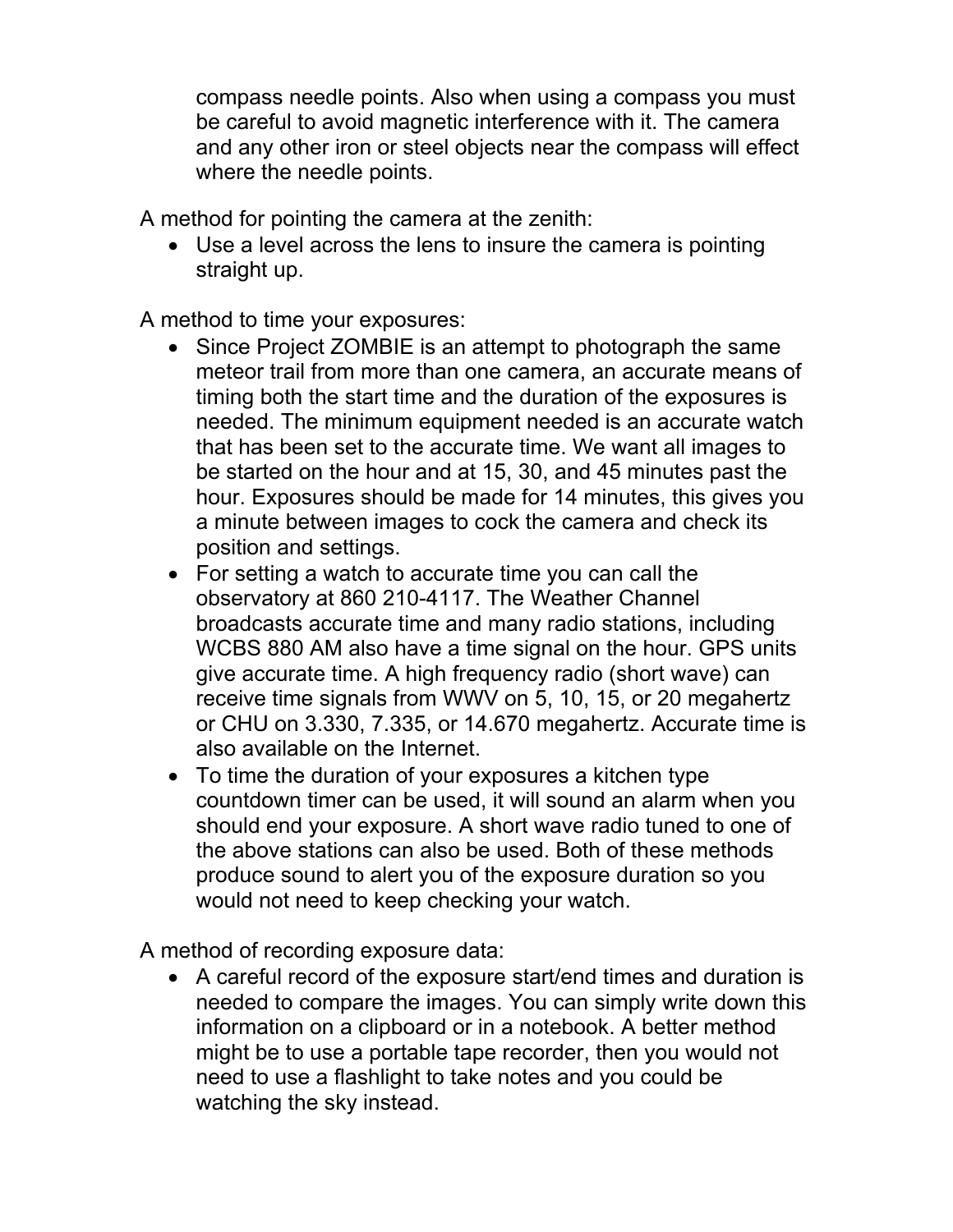Other things you might want to have with you:

- Friends or family members make meteor watching more fun and safer.
- Warm clothes
- A reclining lawn chair or a sleeping bag on a ground cover.
- Insect repellent
- A flashlight covered with a red plastic film if possible
- Fresh batteries for all equipment that requires them

### **Procedure:**

Decide where you will image from. The location should be convenient and safe and as dark as possible. Back yards are a good choice if they offer relatively dark skies. With a 50 mm focal length lens you will image only a small part of the sky (about 27° vertically by 40° horizontally) so you do not need a large open field for Project ZOMBIE imaging.

Get all your equipment together and make sure it is in good working order. Put fresh batteries in all equipment.

Put fresh film in your camera. We are using Kodak Max 400 ISO color print film. Use a fast film 400 speed or greater, if you have time experiment with faster films. An 800 speed film may be a good choice also, but very fast films have a tendency to fog over during long exposures, especially when used at a site with bright skies.

To aid the photo processor in framing the negatives to be printed you should take one picture of a daylight scene or an indoor brightly lit scene. When you take your film in for developing be sure to let them know that they are pictures of the stars.

When ready to image, orient your camera to point at the zenith with the top of the camera pointed true north. Using your 50 mm lens set the aperture to wide open or stop down the aperture only one *f* stop to no more than *f*/2.8, set your focus to infinity, and the exposure to the B setting. Attach the cable release and lens hood. Recheck your camera alignment and wait until it's time to begin your first image.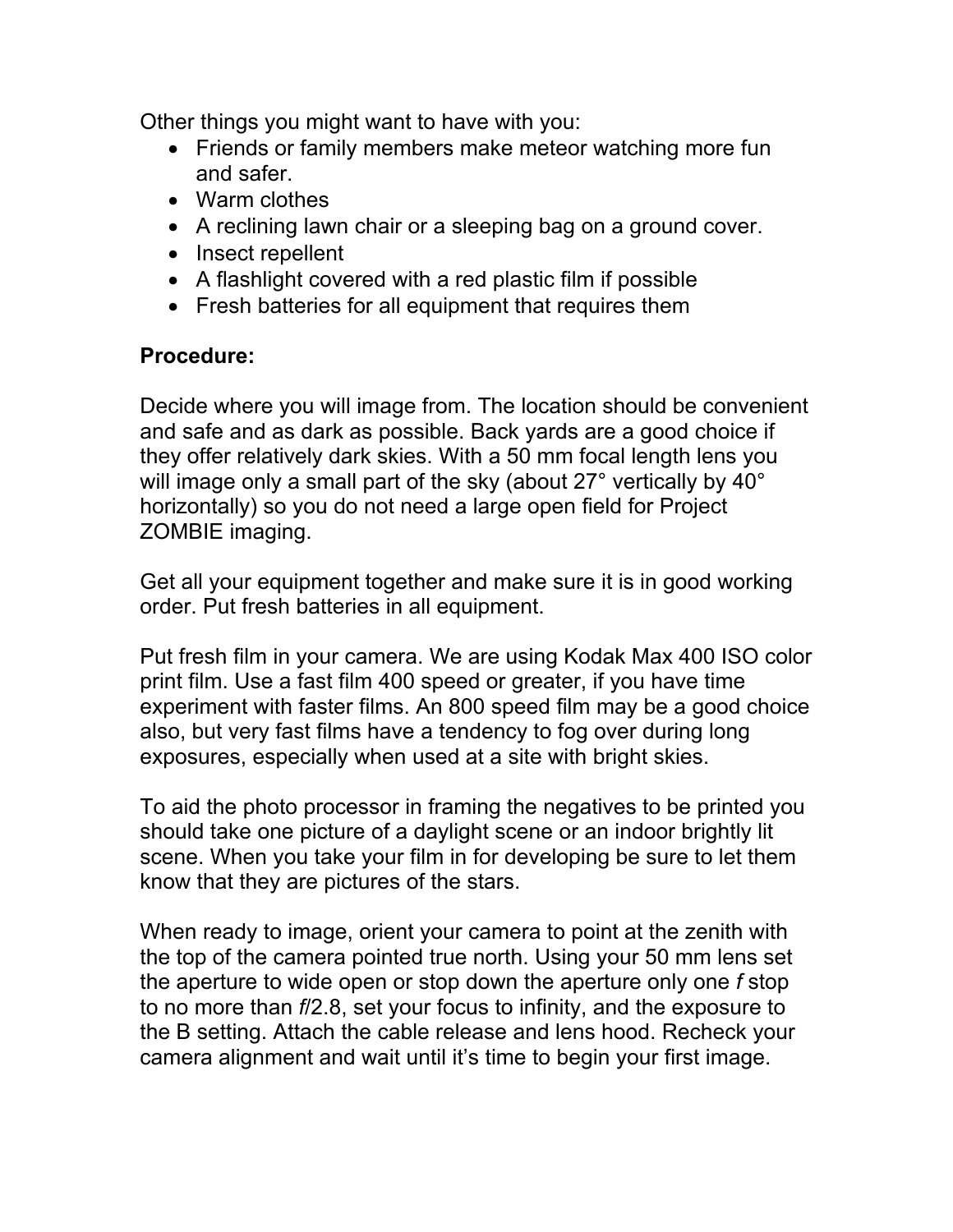Start your first 14 minute image the next time it is on the hour or 15, 30, or 45 minutes past the hour. Record the times you start and end each exposure and its duration. You should make other notes, like what film you used and your camera settings. You should also record other comments that may be helpful; if a meteor was seen, if an airplane or satellite or cloud may have traveled through your field of view, or anything else you think important.

When your film has been developed, if you have captured a meteor please contact the McCarthy Observatory so we can use your data for the project. Call 860 354-1595, email us at 932jjmo@snet.net, or just drop the images at the Observatory. We will need to know the location of your imaging site to determine the baseline distance or camera separation distance. A GPS position will be the most helpful and we can come and make this measurement quickly or loan you a GPS unit so you can make the measurement. We could get a close idea of your imaging location with just a street address though. If you do capture a meteor trail we would like to borrow your negative of it so we can have it digitized onto a CD disk. We will carefully return it to you in a day or two.

We plan to publish the results of Project ZOMBIE and so need to know if you want to be recognized for your efforts.

Most meteors are seen after midnight so the longer you can continue imaging the better your chances of capturing the trail of a meteor.

On the next page is a form you could use to record your imaging data.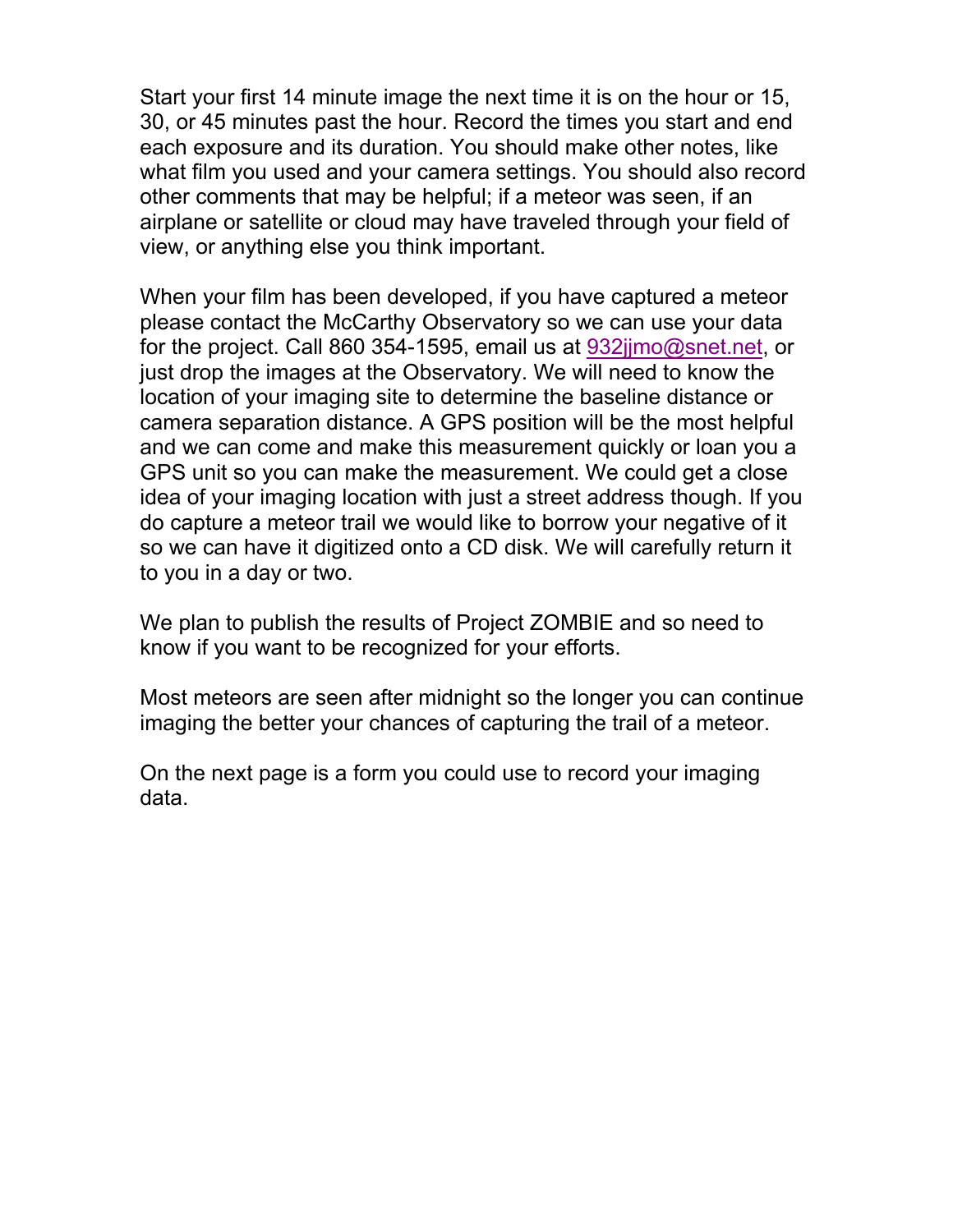## **John J. McCarthy Observatory Project ZOMBIE Imaging Log**

| Observer                   |                                             |  |  |  |  |
|----------------------------|---------------------------------------------|--|--|--|--|
| Date                       | Location                                    |  |  |  |  |
| Camera model and lens used |                                             |  |  |  |  |
| Camera settings<br>Film    |                                             |  |  |  |  |
| Image $#$                  | Start Time   End Time   Duration   Comments |  |  |  |  |
|                            |                                             |  |  |  |  |
|                            |                                             |  |  |  |  |
|                            |                                             |  |  |  |  |
|                            |                                             |  |  |  |  |
|                            |                                             |  |  |  |  |
|                            |                                             |  |  |  |  |
|                            |                                             |  |  |  |  |
|                            |                                             |  |  |  |  |
|                            |                                             |  |  |  |  |
|                            |                                             |  |  |  |  |
|                            |                                             |  |  |  |  |
|                            |                                             |  |  |  |  |
|                            |                                             |  |  |  |  |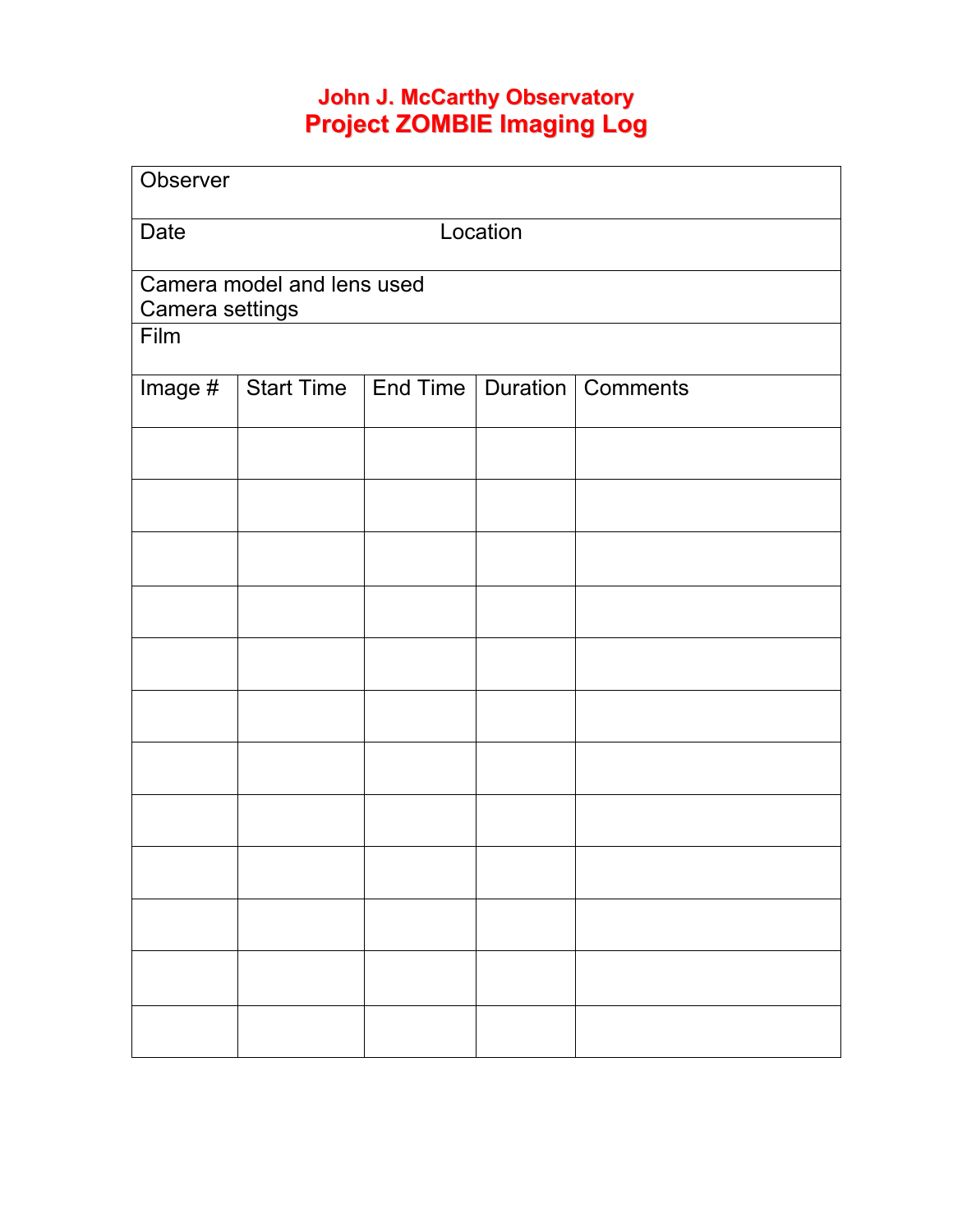# **John J. McCarthy Observatory Construction of the Project ZOMBIE Imaging Mount**



This is a simple and inexpensive camera mount that you can build quickly. It will allow you to quickly and accurately set up the camera and it will produce the standard images we hope to get. But it has no other use than to help you produce images of the zenith that show trailed stars. If you can determine true north and can orient your camera to the zenith you do not need to build this mount.

The mount is made of a 14 inch piece of pine  $1 \times 5$  board, a piece of 1¾ inch lattice, 3 nylon leveling screws and nuts, and a few brass wood screws. It is important to use non-magnetic materials in the construction so they do not interfere with the compass. The compass is the single most expensive component because it is the type that has a rotatable index so you can set the magnetic variation of your location and quickly align the mount to true north. The mount also has a surface level for easy alignment. It has been painted to protect it for its expected many years use.

Here are the materials you will need: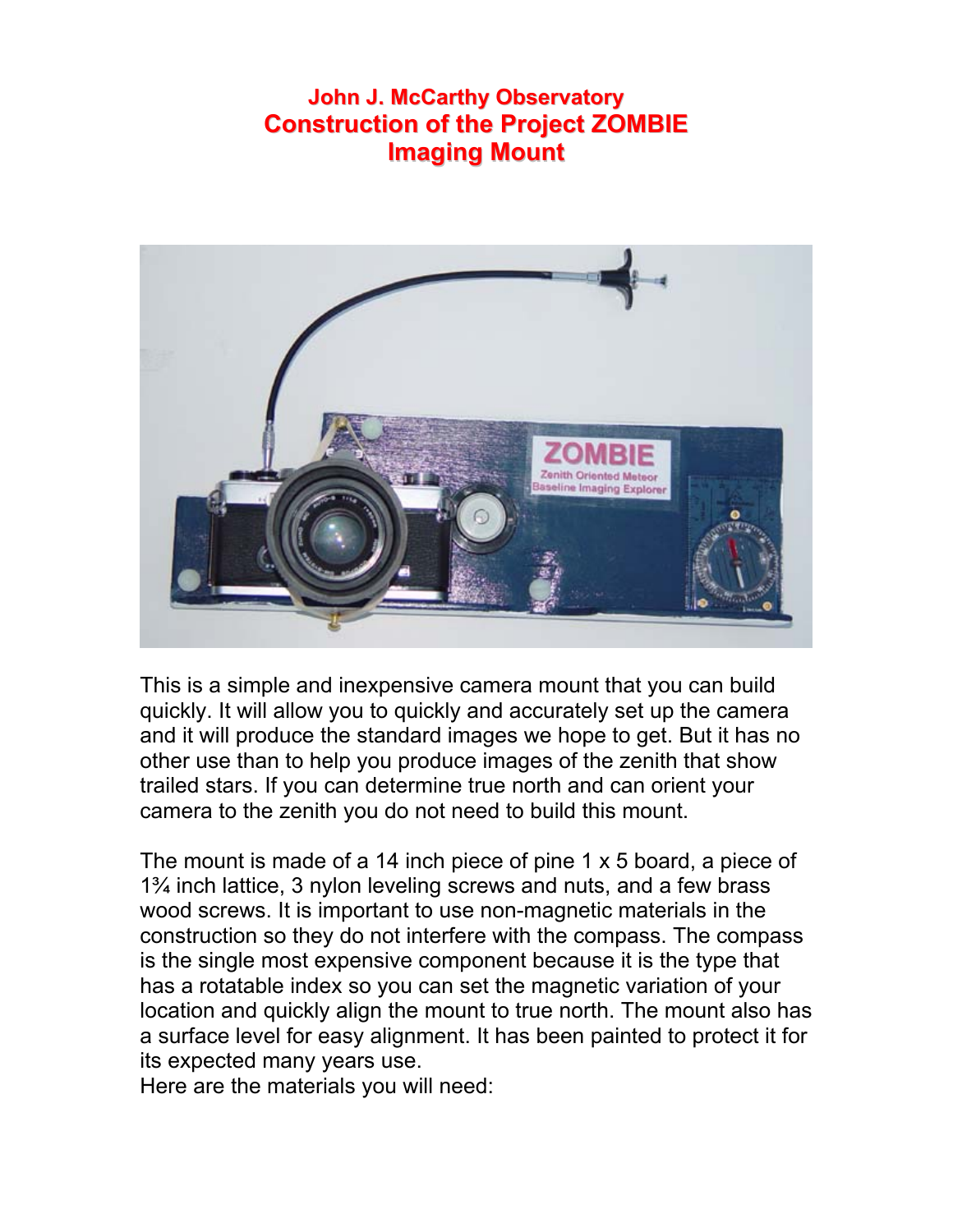

Here are the tools you will need: